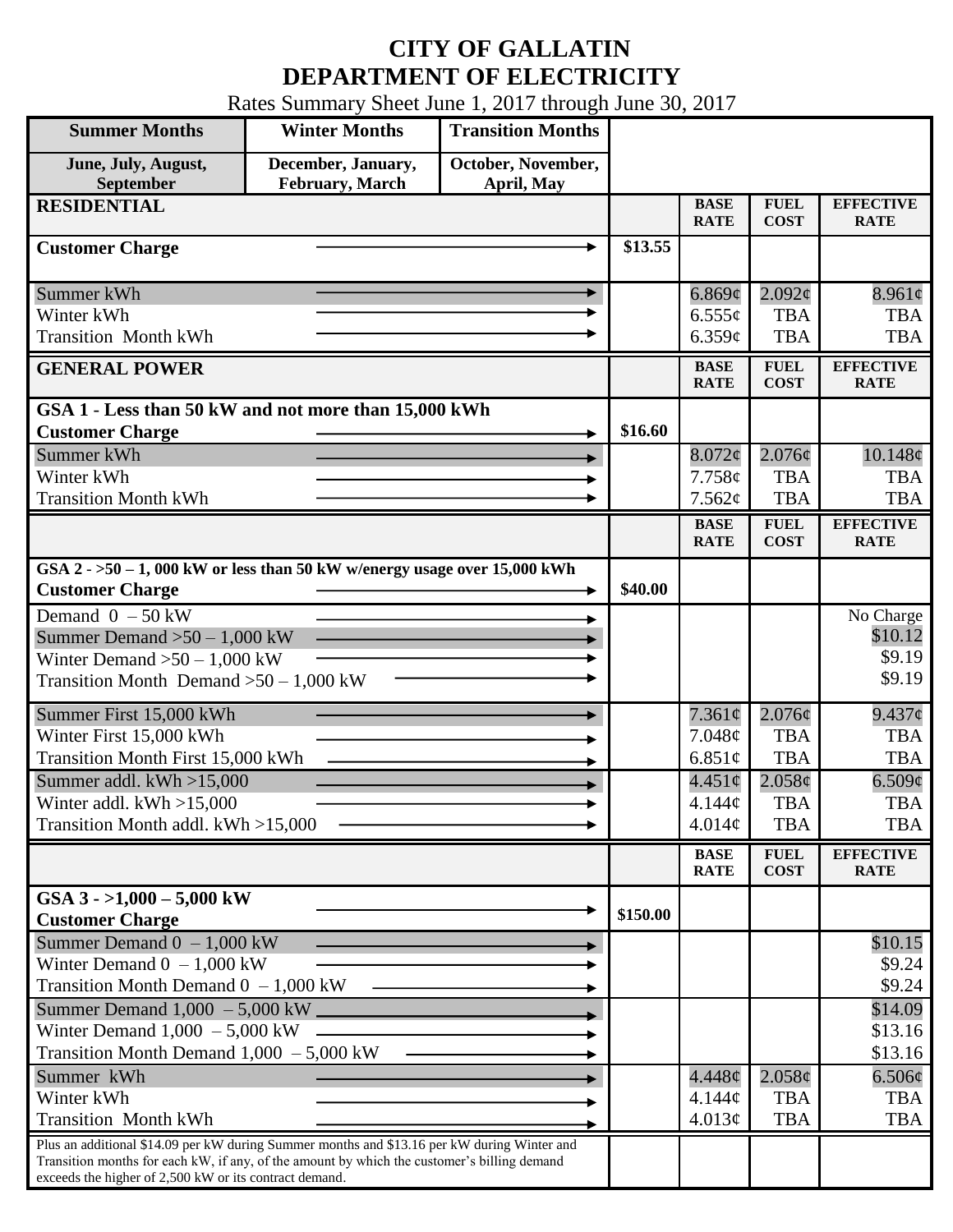## **CITY OF GALLATIN DEPARTMENT OF ELECTRICITY**

Rates Summary Sheet June 1, 2017 through June 30, 2017 Page 2

| <b>Summer Months</b>                        | <b>Winter Months</b>                  | <b>Transition Months</b>         |         |                            |                            |                                 |
|---------------------------------------------|---------------------------------------|----------------------------------|---------|----------------------------|----------------------------|---------------------------------|
| June, July, August,<br>September            | December, January,<br>February, March | October, November,<br>April, May |         |                            |                            |                                 |
| <b>GENERAL POWER CONTINUE</b>               |                                       |                                  |         | <b>BASE</b><br><b>RATE</b> | <b>FUEL</b><br><b>COST</b> | <b>EFFECTIVE</b><br><b>RATE</b> |
| SGSB Demands from $5,001 - 15,000$ kW       |                                       |                                  |         |                            |                            |                                 |
| <b>Customer Charge</b>                      |                                       |                                  | \$1,500 |                            |                            |                                 |
| Summer Demand 5,000 - 15,000 kW-            |                                       |                                  |         |                            |                            | \$19.92                         |
| Winter Demand $5,000 - 15,000$ kW-          |                                       |                                  |         |                            |                            | \$16.75                         |
| Transition Month Demand $5,000 - 15,000$ kW |                                       |                                  |         |                            |                            | \$13.62                         |
| Summer kWh                                  |                                       |                                  |         | 3.018¢                     | $1.921\phi$                | $4.939$ ¢                       |
| Winter kWh                                  |                                       |                                  |         | 2.565¢                     | <b>TBA</b>                 | <b>TBA</b>                      |
| <b>Transition Month kWh</b>                 |                                       |                                  |         | 2.463¢                     | <b>TBA</b>                 | <b>TBA</b>                      |
|                                             |                                       |                                  |         | <b>BASE</b>                | <b>FUEL</b>                | <b>EFFECTIVE</b>                |
|                                             |                                       |                                  |         | <b>RATE</b>                | <b>COST</b>                | <b>RATE</b>                     |
| MSB Demands greater than 5,000 kW           |                                       |                                  |         |                            |                            |                                 |
| <b>Customer Charge</b>                      |                                       |                                  | \$1,500 |                            |                            |                                 |
| Onpeak Summer Demand > 5,000                |                                       |                                  |         |                            |                            | \$9.74                          |
| Onpeak Winter Demand > 5,000                |                                       |                                  |         |                            |                            | \$8.83                          |
| Onpeak Transition Month Demand $>5,000$ –   |                                       |                                  |         |                            |                            | \$8.83                          |
| Max Demand                                  |                                       |                                  |         |                            |                            | \$2.16                          |
| <b>Offpeak Excess of Contract Demand</b>    |                                       |                                  |         |                            |                            |                                 |
| Summer                                      |                                       |                                  |         |                            |                            | \$9.74                          |
| Winter                                      |                                       |                                  |         |                            |                            | \$8.83                          |
| Transition                                  |                                       |                                  |         |                            |                            | \$8.83                          |
| <b>Onpeak Summer kWh</b>                    |                                       |                                  |         | 5.491 $\phi$               | $1.921\phi$                | 7.412¢                          |
| <b>Onpeak Winter kWh</b>                    |                                       |                                  |         | 4.406¢                     | <b>TBA</b>                 | <b>TBA</b>                      |
| <b>Onpeak Transition Month kWh</b>          |                                       |                                  |         | 3.409¢                     | <b>TBA</b>                 | <b>TBA</b>                      |
| Offpeak Summer kWh First 200 HUD            |                                       |                                  |         | 3.113¢                     | $1.921\mathrm{\c{c}}$      | $5.034\mathcal{C}$              |
| Offpeak Summer kWh Next 200 HUD             |                                       |                                  |         | 0.288c                     | 1.921c                     | $2.209\mathcal{C}$              |
| <b>Additional HUD</b>                       |                                       |                                  |         | $0.045\phi$                | $1.921\epsilon$            | $1.966\phi$                     |
| Offpeak Winter kWh First 200 HUD            |                                       |                                  |         | 3.326¢                     | <b>TBA</b>                 | <b>TBA</b>                      |
| Offpeak Winter kWh Next 200 HUD             |                                       |                                  |         | 0.288¢                     | <b>TBA</b>                 | <b>TBA</b>                      |
| <b>Additional HUD</b>                       |                                       |                                  |         | $0.045\phi$                | <b>TBA</b>                 | <b>TBA</b>                      |
| Offpeak Transition kWh First 200 HUD        |                                       |                                  |         | 3.409¢                     | <b>TBA</b>                 | <b>TBA</b>                      |
| Offpeak Transition kWh Next 200 HUD         |                                       |                                  |         | 0.288¢                     | <b>TBA</b>                 | <b>TBA</b>                      |
| <b>Additional HUD</b>                       |                                       |                                  |         | $0.045\phi$                | <b>TBA</b>                 | <b>TBA</b>                      |